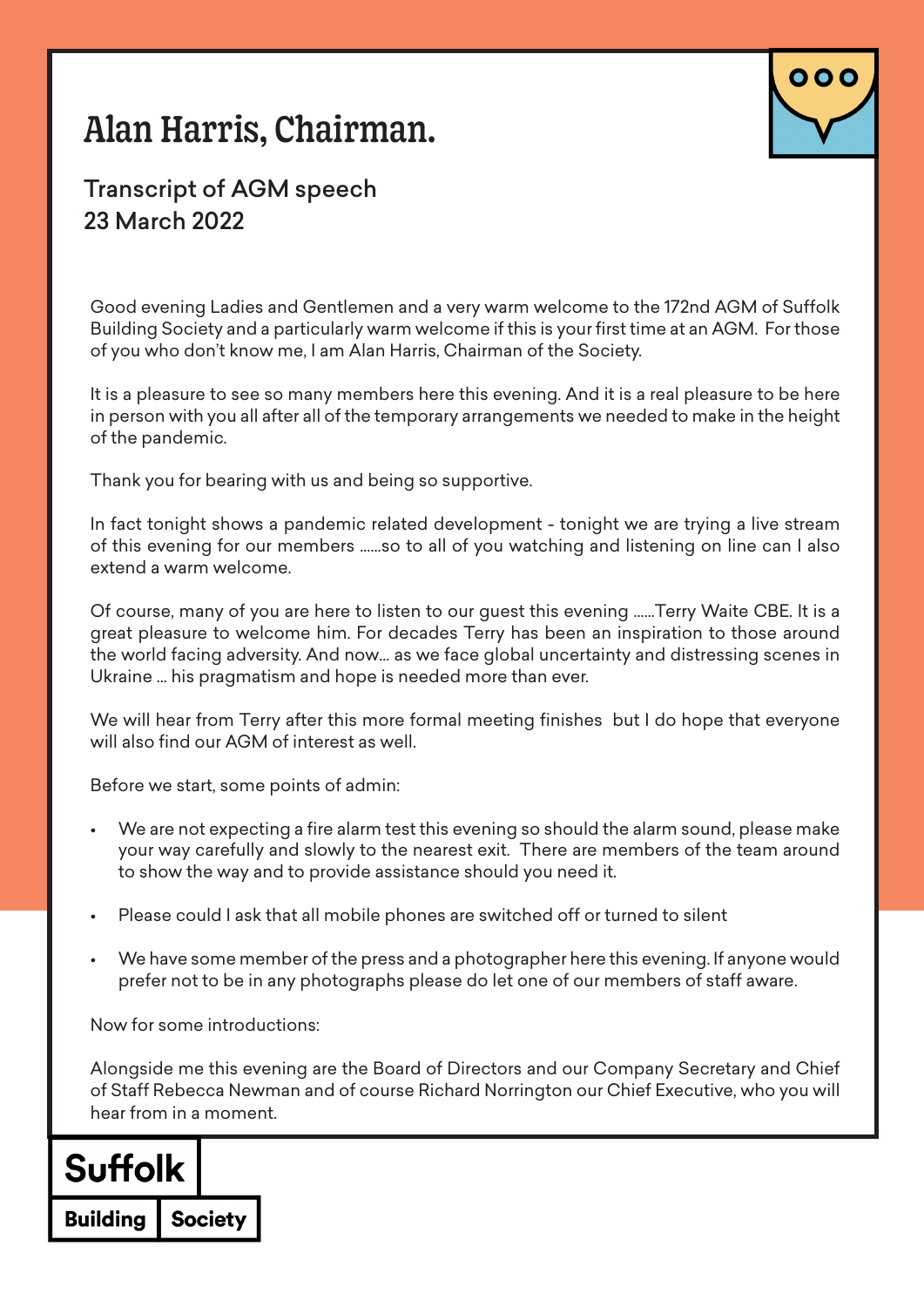

We are also joined this evening by Daniel Harris from BDO LLP our external auditors.

So what is on the agenda this evening?

The formal part of this evening is the Annual General Meeting, the occasion each year when we meet with you, our members, present to you the Report and Accounts and ask your approval for these and for the appointment and reappointment of Directors and our Auditors.

And, we also ask for your approval for the Remuneration Report.

I will deal with AGM formalities and then spend just a few minutes highlighting key aspects of the Society's performance last year

I will then ask you to vote on the various resolutions (if you have not already voted.)

On this last point - If you have not already voted then you should have received a voting form as you arrived, if you do not have one and are eligible to vote could you please raise your hand and a member of the team will bring one to you.

We will collect in your voting papers and while the votes are counted I will take the opportunity to announce the winner of the David Coe Customer Service award for this year.

 I will then hand over to Richard Norrington who will share with you with his reflections on the Society from last year.

After this we will also consider questions from members including any that have been raised this evening including those submitted on line by those members watching and listening on the live stream.

Finally I will ask Rebecca to announce the results of the voting on the resolutions before bringing the AGM to a close.

Can I now start with the AGM formalities;

We have received apologies from 16 members, I do not propose to read out the names, but the list can be inspected after the meeting.

The Minutes of the Annual General Meeting held on the 30th March 2021 have been read and signed by me as the Chairman of that Meeting. It is normal for these to be taken as read, but if anyone would like them read then could you please indicate now.

Thank you.

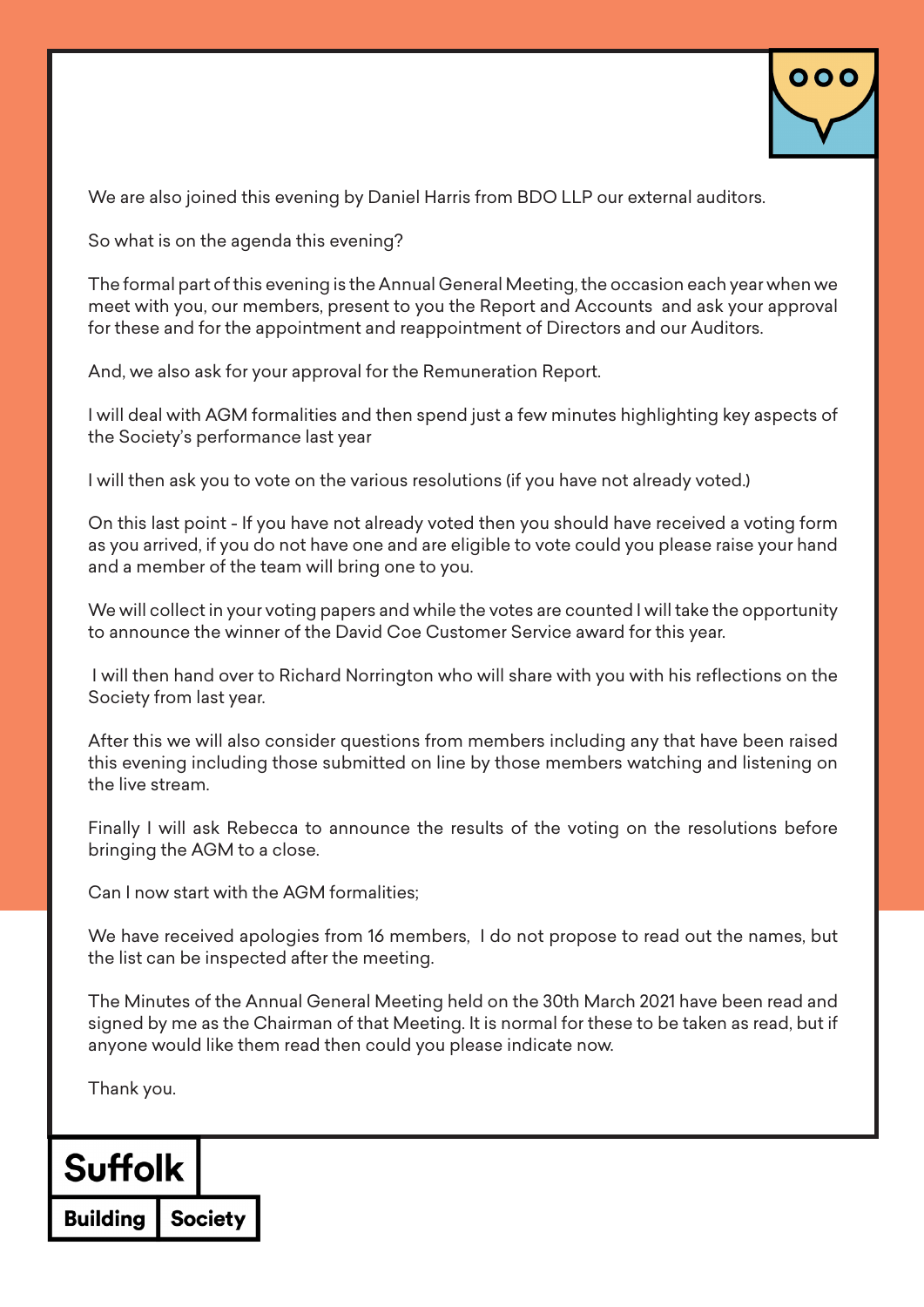

So, to begin , let me reflect on the performance of the Society for the year ended 30 November 2021.

The year was dominated by two themes, Covid and Change.

Covid has given us so many challenges. The way we work, the way in which you, our members, want to work with us, and the way in which the financial markets in which we operate and compete have changed as well.

The pandemic has meant we've seen supply chain challenges, rising fuel and energy costs and shortages in the labour market. This has been significantly exacerbated by the crisis in Ukraine with even more volatility in the market. This has continued to have an impact on people's health, their personal lives and livelihoods.

Everywhere our Suffolk Building Society team have continued to support our members either by working from home, socially distanced in head office or who have kept our branches open.

Keeping a branch network open has been a challenge, but I'm proud to say that staff continued to go above and beyond in this respect to ensure our doors were open for members.

So, despite Covid we have maintained our local presence and our service levels with our branches front and centre in our local communities and with our back office teams finding ingenious ways to keep the financial and operational wheels of the Society turning

Including writing record levels of mortgage business, especially with our intermediary partners and also writing an increased level of savings business for our members in our local communities.

In this respect I can report that retail savings balances have increased by £23.5m since last year and the Society opened 2,772 new accounts during the year which included 935 new savings members. Our savings balances are now £648million.

On the theme of Change, a lot has happened around us and a lot has been driven by us as well

Firstly, our rebranding - going back to our roots. As the Suffolk Building Society.

 As I said last year it is a new name that's inclusive, connecting to a broader community – andan old name that marks our historic commitment to the county we serve.

And it reminds us of the Mutuality that brought our founding members together and it is that thinking, that ethos, that is at the centre of our decision making and structures as we compete and challenge in the new online world of the FinTechs.

### **Suffolk**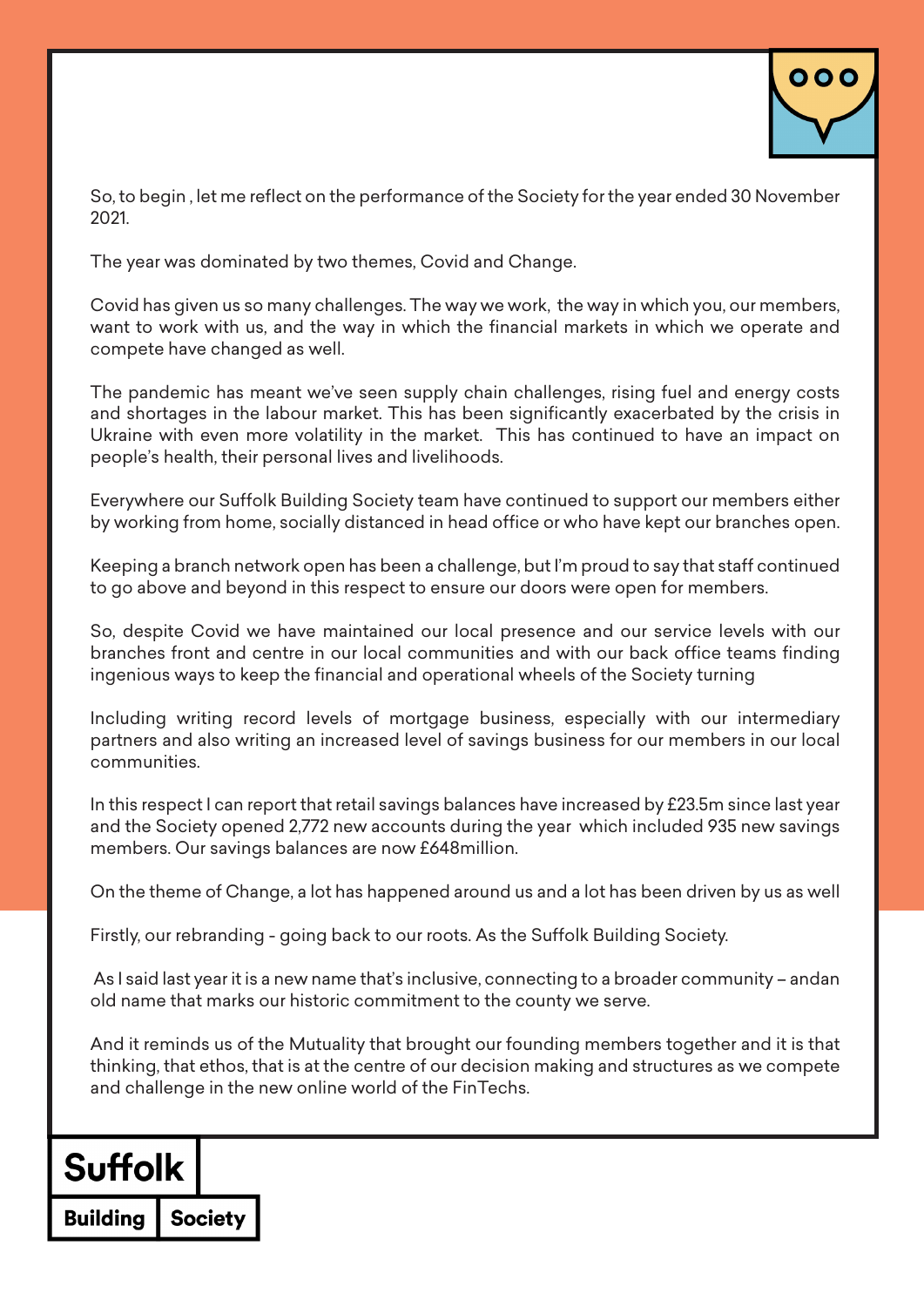

I believe it's where there is still firmly a place for the Suffolk and what we can bring to our communities.

We are clear on our purpose and as part of our rebrand we have refreshed our strategy which remains grounded in that mutuality and is built around our vision, mission and values all aligned with our 172-year-old purpose of providing safe homes to our communities.

As always, we need to carefully balance the need to retain sufficient earnings to ensure the sustainability of the Society for our members, our employees and our local communities whilst acknowledging that it is crucial to invest in and grow the business to ensure relevance and sustainability.

That is why it is so pleasing that our profit before tax of £2.9 million last year grows our capital and allows us to invest in the future for our members.

Those investments increased our expenses to £10.8m last year as we continue to invest significantly in technology infrastructure and enhanced digital capability and, of course, our people.

Our investments mean we have made progress on solutions to strengthen the business model and we are working hard on developing more efficient customer choices to give members the added options for choice, flexibility and the portability they increasingly demand.

These backed up by additional cyber security protections and our ambitions in the critical areas of Environment and Sustainability will place us well for delivering our ambitious 2022 plans.

These results have been achieved through an improved Net Interest Margin of 1.9% and another year of strong growth in the Society's mortgage book.

Mortgage balances have increased by £47m to £615m.

This has been due, in part, to the still-buoyant housing market. However, it's also been down to our strategy of manual underwriting and greater emphasis targeting our niche markets.

All supported by investment in our business development team.

One final enhancement of the year is the introduction of Smart Money People - an online financial services review platform – this gives both members and intermediaries the opportunity to give us quick feedback, all part of our drive to raise the bar everywhere in the service areas of the business.

### **Suffolk**

**Society Building**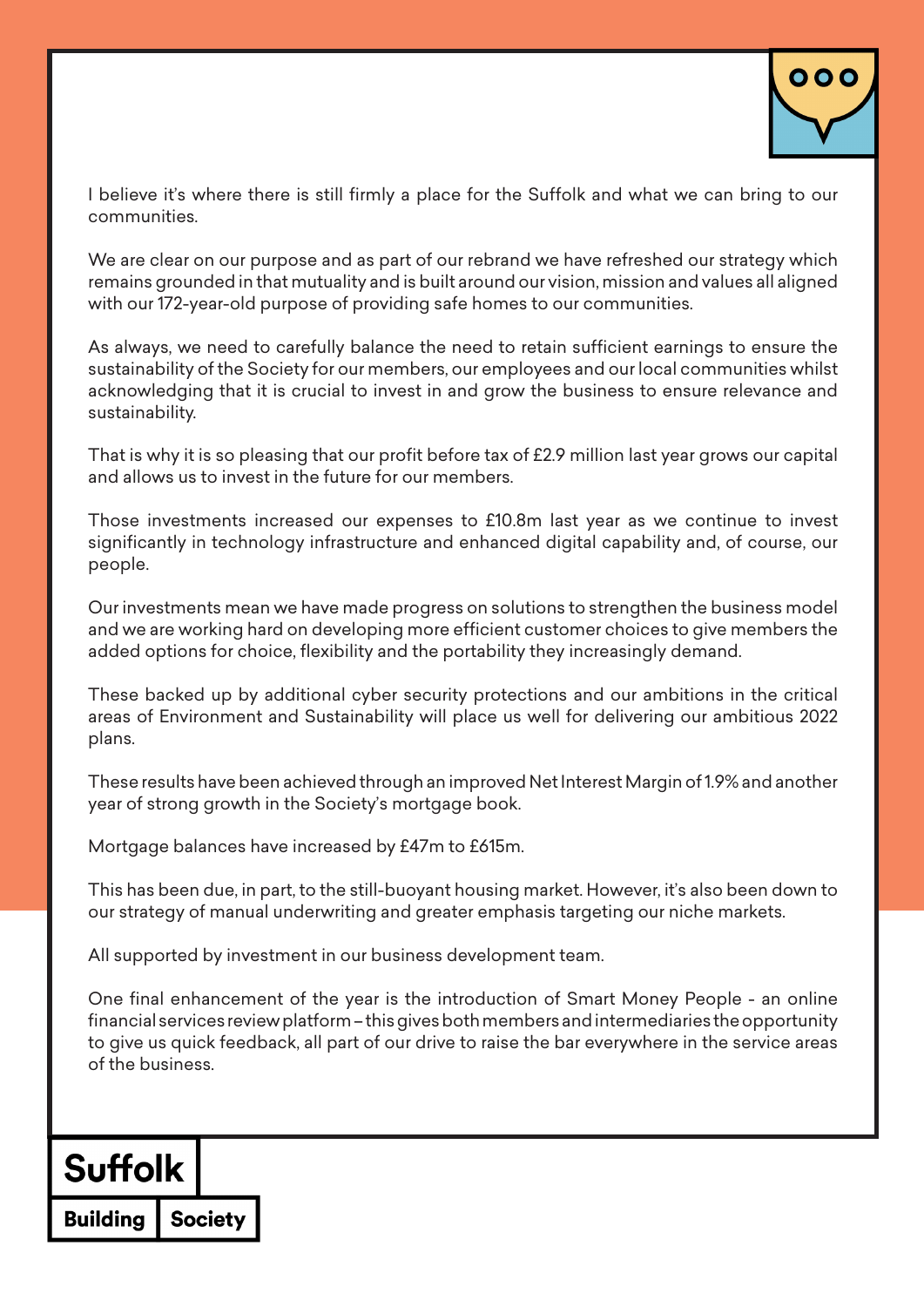

And finally I can report that :

Your Society remains strong. In respect of Capital, our Tier One ratio remains well above statutory requirements at 14.1% and the Society's Leverage Ratio was broadly maintained at 4.9%. In terms of Liquidity the LCR (the Liquidity Coverage Ratio ), now stands at 188% and is also considerably above the regulatory minimum requirement.

The Society's governance and oversight has been even more important than ever in 2021 with the pandemic challenging so many areas of our operations. Linked with our management systems and controls, and supported and managed through our use of Enterprise Risk Management, this is all about ensuring that the Society takes risks within appetite and that these risks are understood and are effectively managed.

A strong and effective Board is instrumental in this respect and I would therefore like to thank all my colleagues on the Board for their hard work and unstinting support. It has been a hugely successful year of transformation, while achieving an excellent rate of growth. Thank you.

Ladies and gentlemen the newly renamed Suffolk Building Society has benefited from our members choosing it as a safe home for their savings in a time of great uncertainty, sacrifice, and change.

An exceptional commitment to members and customers has been demonstrated by colleagues across the Society and we are proud, and they should be proud, of what they have delivered.

We are well placed to continue to grow our Society together in 2022. Thank you to all our team members who are making this possible. Your commitment to service and innovation continues to be outstanding.

Our mission will always be to provide a safe home for savers and safe homes for our communities

That's why we still say: "We are where we're from. We're Suffolk through and through"

So, Ladies and gentlemen that is enough from me.

I commend the Annual Report and Accounts to you.

Can I move onto the Resolutions:

Item 1 is to receive the Report of the Directors, the Annual accounts and Auditors' report. I therefore propose that the Directors' report, Annual accounts and the Auditors' report are received.

Item 2 is to approve the Directors' Remuneration Report.

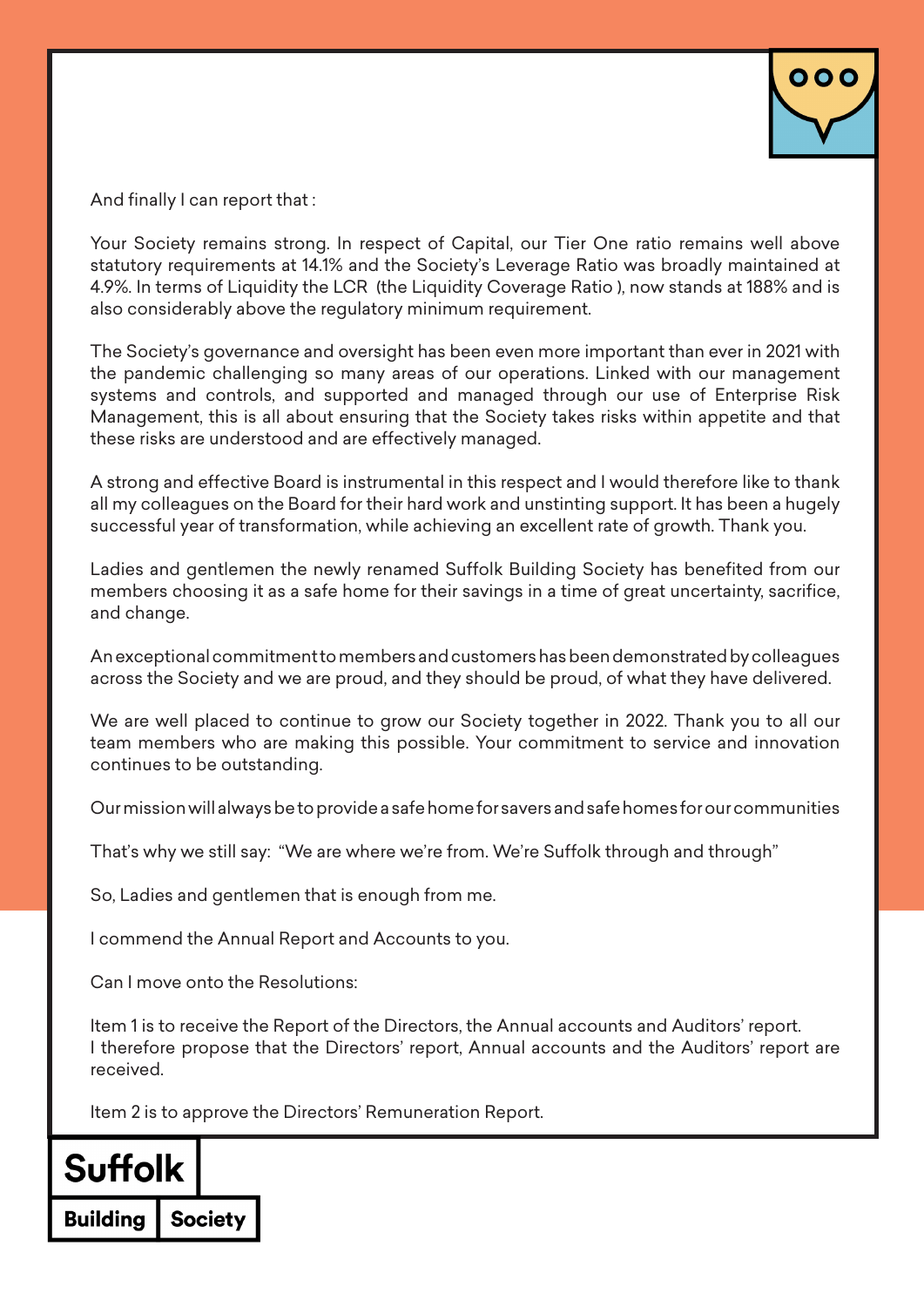

This Report is included at page 27 of the Annual Report and was also included in the Review of the Year which was sent to members with the notice of this AGM. The Report sets out our approach to remuneration of our Executive and Non-Executive Directors.

There have been no substantive changes to our approach this year.

Non-Executive Directors receive a basic fee with a supplementary payment for holding key statutory positions especially as Chairman of a Committee.

Executive Directors receive a basic salary, which is reviewed on an annual basis, and can also benefit from a performance related pay scheme if set targets are achieved.

While we are not required to seek your approval for this Report, we think that it is in the interests of good governance and transparency that members do have a say.

I propose that the Directors' Remuneration Report is approved.

Item 3 is to re-appoint BDO LLP as Auditor

An annual requirement for this meeting is for you to consider and, if thought fit, to pass an Ordinary Resolution to re-appoint our Auditors.

I propose that the Society re-appoints BDO LLP as Auditor.

Item 4 is to re-elect the Society's Directors.

I propose that Fiona Ryder, Ian Brighton and Alan Harris are re-elected as Directors.

Ladies and Gentlemen, if you have not already voted, please could I ask you to cast your votes now on the papers provided and pass to a member of the team.

These will be collected up and the votes added to those numbers, which have already been cast online, or in branches.

While the votes are being counted, I should like to announce the winner of our annual David Coe Customer Service award. I'll then hand over to Richard Norrington who will tell you a little more about the activities that the Society has been involved with in the last year.

David Coe Award

Outstanding customer service that exceeds the normal requirements of the job is what defines the winner each year of our David Coe award. It is based on nominations from Society employees and can be awarded to head office and branch staff.

# **Suffolk**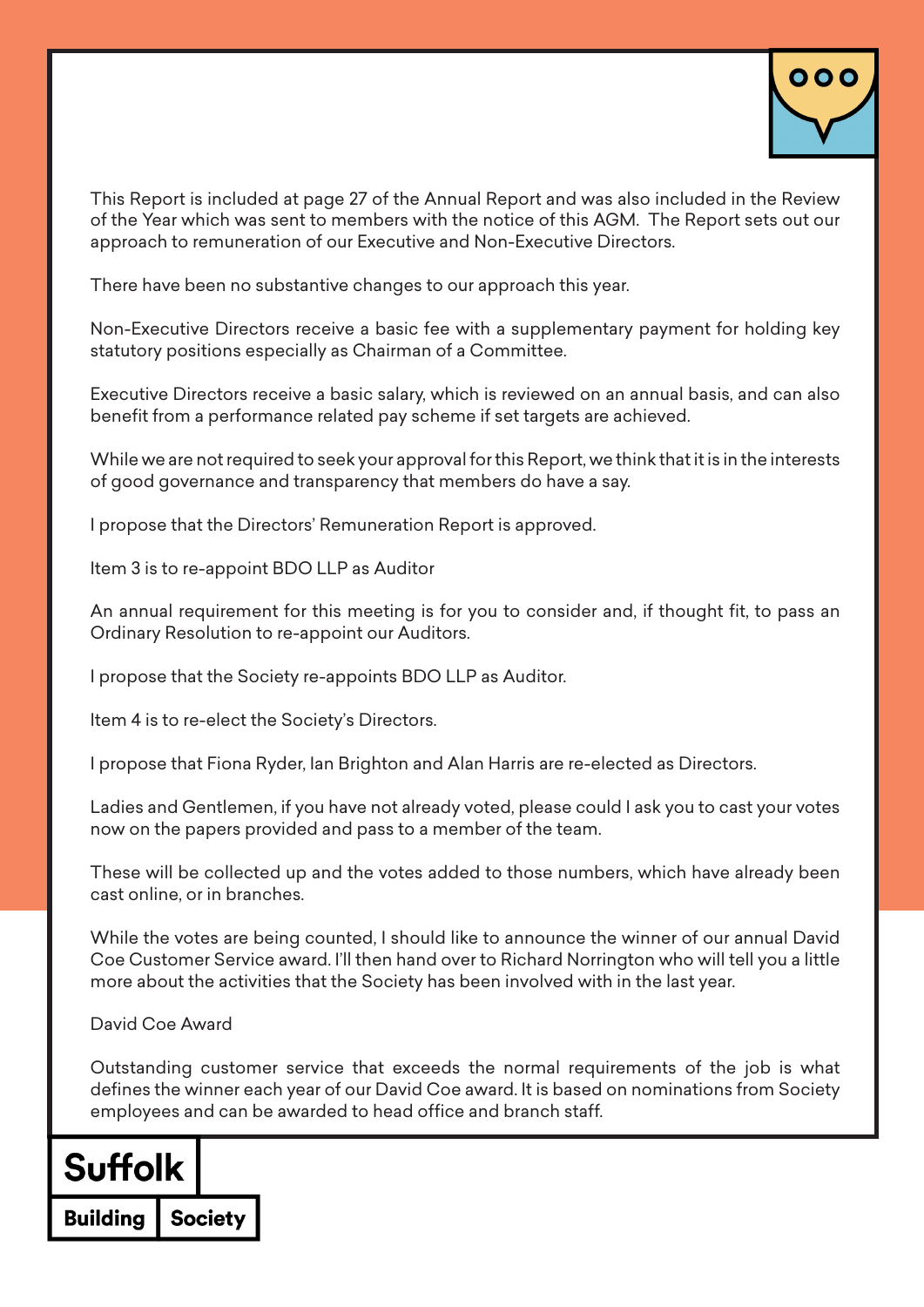

It is always a tough decision, but after much consideration I am very pleased to announce this year's winner.

This individual has been with the Society since July 2018 and is part of our Management Information team which is part of the Society's wider Finance function.

Acting as senior MI Developer, their role focuses on working to develop and enhance the Society's MI capabilities and implement effective MI reporting. They have developed user-friendly processes. They have helped immensely in the production of the new broker registration process, to enable a smooth transition for our brokers. They are described by fellow colleagues as always super helpful with a great attitude, easy to deal with and no ask is ever too big for them.

This individual will go out of their way to help other colleagues; whether that is with putting together a complex formula in Excel or suggesting ways to streamline and automate a process to make it more efficient; ultimately this means that our members receive better service.

One colleague said "You can tell he really cares about making things simple and easier for everyone wherever possible."

Both the Board of Directors and I would like to thank this individual for their true dedication and commitment to providing excellent customer service.

The winner of the 2021 David Coe award is Jon Reynolds. Please join me in congratulating him.

While the votes are being counted can I take the opportunity to review Members questions for the AGM.

We have had 18 questions in writing– all of these have had individual replies and these are posted at the back of the room for those who are here in person this evening. We've also had 1 question submitted online tonight on a similar theme to those submitted in advance.

All Q and As will be available to read on the web site by next Wednesday.

 If there are any questions in the room then that is fine just put your hand up and we'll get a microphone passed to you.

I've reviewed all of the questions (including those from tonight online) and so far, there are some key themes that I'll pick up on now and summarise the answers we've given, or are planning to give.

### **Suffolk**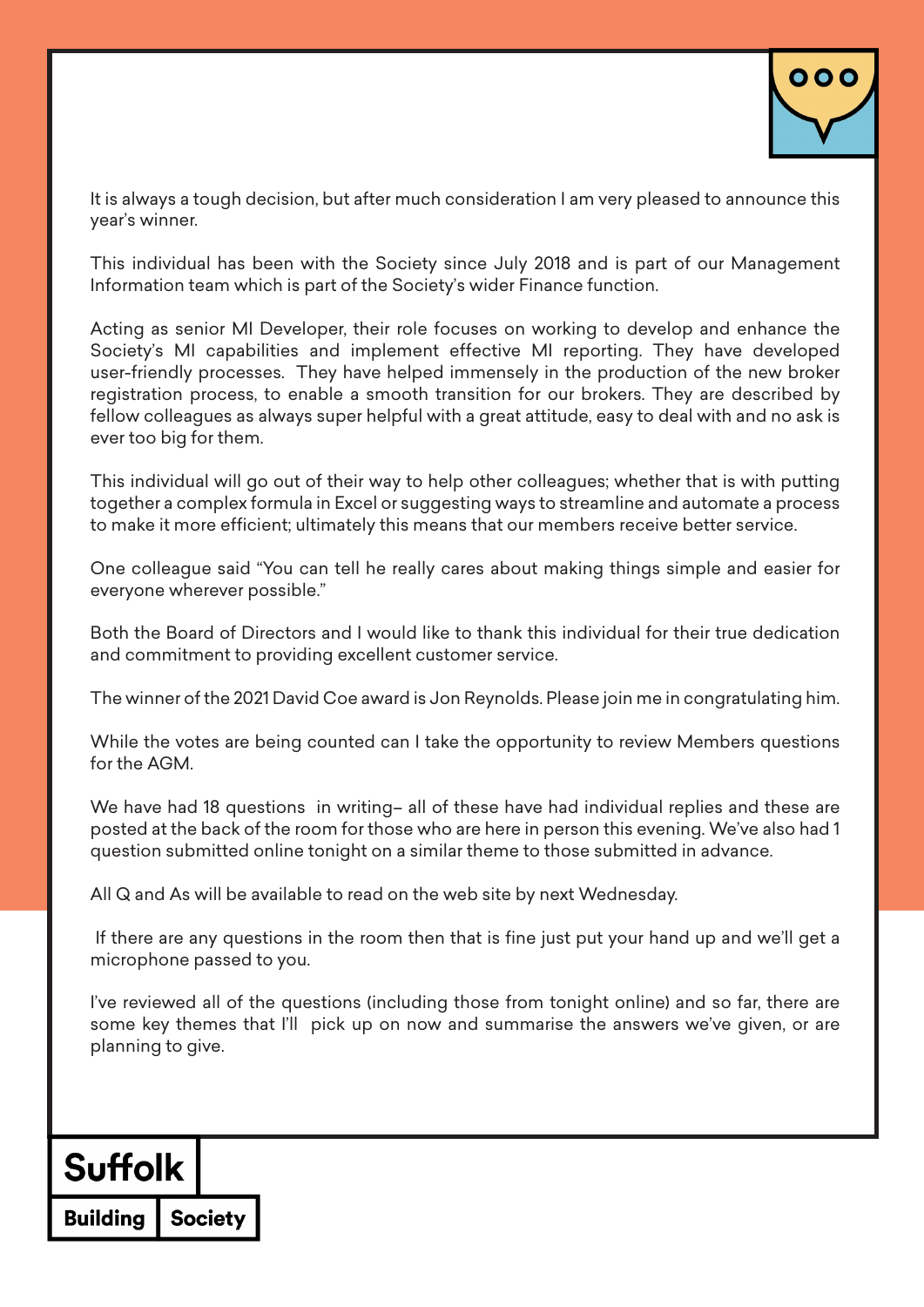

So some interesting themes;

- Online development of services
- Remuneration staff and directors
- Branches and the future numbers and types
- ISA's and Lifetime ISA's
- Our lending policies including later life lending and some of our more niche lending
- A couple on processing queries including cheque payment times
- The return of Community events
- Report and Accounts and the Auditors report

The processing ones need a more detailed answer, so these have been provided already and will be on line and all I need to say on Community events is to amplify what Richard has already said - tonight is all about getting back to normal and so is the visit to Old Broom in our partnership with the Suffolk Wildlife Trust.

So watch this space ….more to come!

What about the recurring themes?

#### **Well the first relates to our Branches; where they are, whether we will have any more and also what they will do in the future ?**

Well the answer to this is linked to the subject of delivering on line savings and a consistent and flexible member experience

We remain committed to delivering a face to face service experience and we want our branches in the future to receive all the advantages of our new technology investments.

How our members both current and in the future would like us to do this is the subject of significant member research at the moment and all I can really say is that we will be there committed to our communities and bang up to date and flexible with our offering. Watch this space !!

#### **Another series of questions is around the theme of Remuneration and Salaries for both staff and directors.** What have we said?

Well we've been able to explain that we benchmark salaries for everyone from the CEO and the Exec team and also throughout the Society including keeping the annual bonus scheme both practical and in keeping with our values and objectives. The same applies to our pension schemes and the contributions made for staff.

### **Suffolk**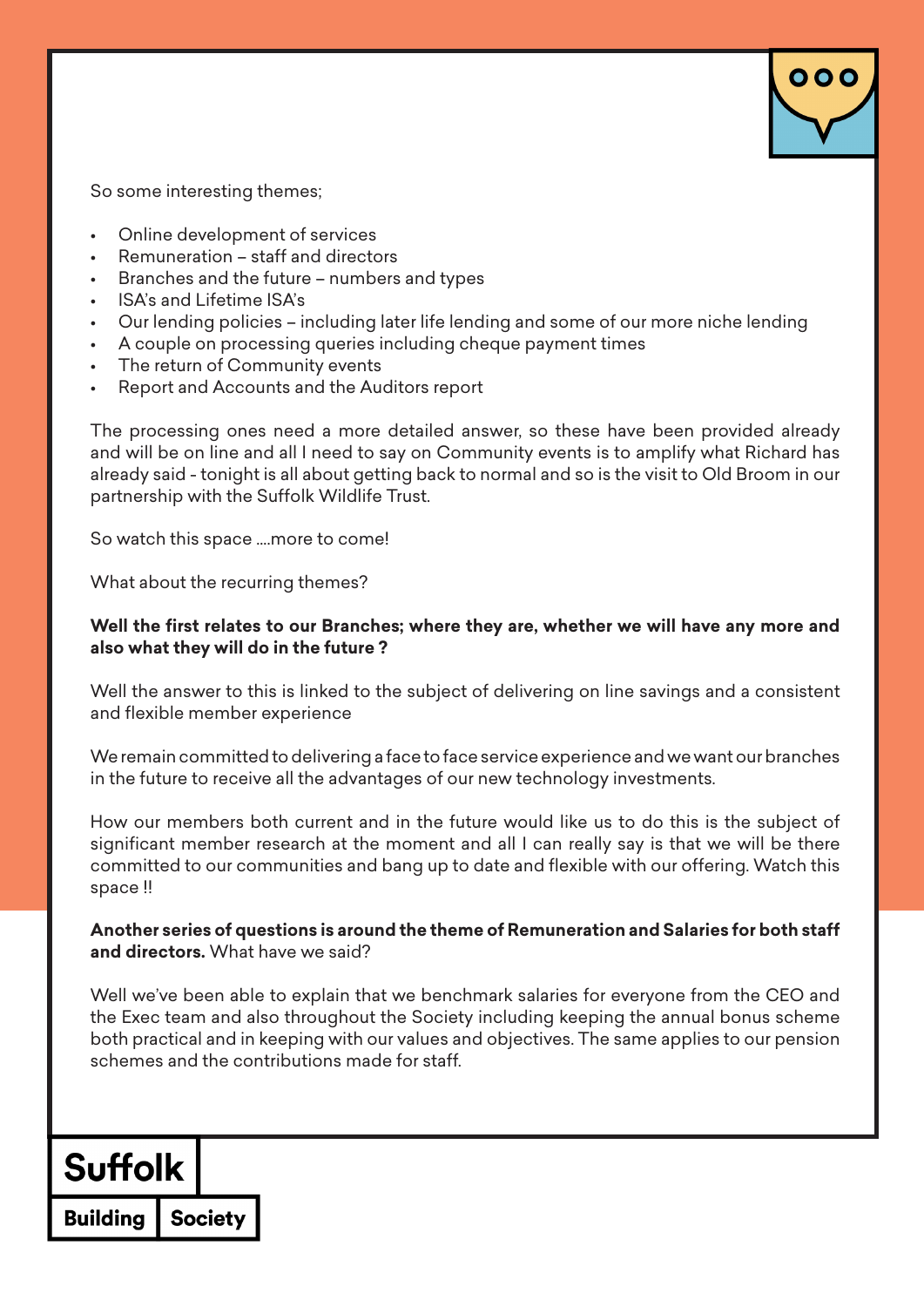

We do regularly bench mark our position to make sure we are in the right place to retain and recruit talent but we also don't want to be out of step at the top or of course at the bottom either.

**One question in this section was about Zero Hours contracts .** Well the answer here is a clear one ……we don't have any.

**The next series of questions has been about technology and really asks about what we are doing about online access to savings accounts.** As Richard has mentioned, and as we stated in our last AGM the primary digital enhancement, we have been involved in is for our mortgage origination platform.

But Digital savings is no less important to us ……..we know we have to change the status quo but we believe it is vital we get the bricks and clicks working together seamlessly. We are determined to take savings online in a way that means we can still offer the great member experience in branch.

And we need to do this in a coordinated way that ensures we retain the best of the old ways as well as embracing the future!

This is our next big project and I'm pleased to say it has kicked off already with many of our members helping us in the research we are undertaking alongside searching and assessing the market for technology which has itself had massive change during Covid.

#### **Next is a group of questions around our lending policies particularly later life lending and some of our more niche lending.**

Well as far as later life is concerned ….we have a balancing act to perform here with regulation and rules in place to help protect customers but also with our wish to offer the best we can to help members.

We do in fact offer a wide range of later life mortgages, including lending to applicants into their retirement, lending to the retired and a specific Retirement Interest Only (RIO) mortgage. We don't however write what the media refer to as Lifetime Mortgages as we don't have the necessary regulatory permissions.

An associated question on the savings side is about the availability of Lifetime ISA's (or LISA's) as they are often known. Well these are not in our portfolio at the moment – the new systems will give us the ability to manufacture them and to follow the regulations…………. whether we do or not will depend a lot on member research. We were also able to sign post the member who asked this question to the Suffolk Hold scheme as well.

# **Suffolk**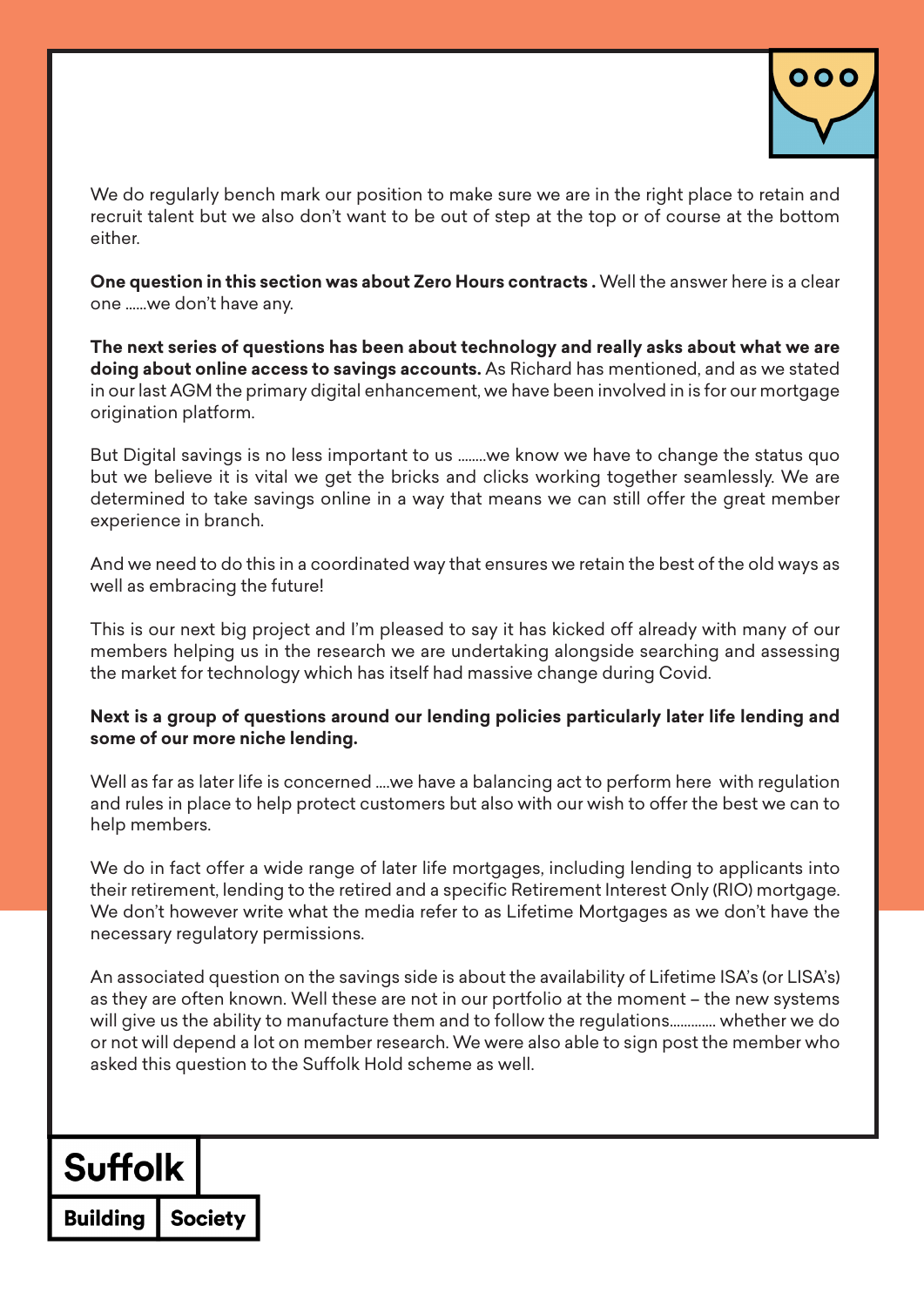

Our niche lending includes our really important Shared Ownership book, the Suffolk Hold scheme and the members who plan to Self-Build. It also includes Buy to Let business something we are really careful with in terms of our lending criteria but which also as well ,we think ,this has it's place in providing safe homes for those who can't immediately buy their own.

#### **Finally, there were some questions around governance and mutuality.**

On the Mutuality side of things, we have been able to confirm that our structure is that of a 100% Mutual organisation. Owned by, and run for, our members and not paying dividends elsewhere. This is something we are actually reinforcing though all of our Suffolk rebranding activities.

In relation to our governance we have had an opportunity to talk through how the voting works here today and also where and why and how we make available everything from our auditors reports but also the more detailed report and accounts as well. All incidentally available to all on the new web site as well.

So some great questions ……….any more ?

So just to confirm all the questions and answers and a record of this evening's narrative will be placed on the web site by next Wednesday and the question boards are at the back of the room.

Thank you ladies and gentlemen. We will now conclude this evening's formalities.

I will now ask Rebecca to give you the results of the voting for tonight.

Thank you Rebecca.

- I declare BDO LLP duly re-appointed as the Society's Auditor.
- I declare that Ian Anthony Brighton, Fiona Winifred Mary Ryder and Alan Harris are duly elected as Directors.

All of these results will be available on our website from next Wednesday.

Ladies and Gentlemen, thank you for your attendance and your attention. I will now formally close the Annual General Meeting.

### **Suffolk**